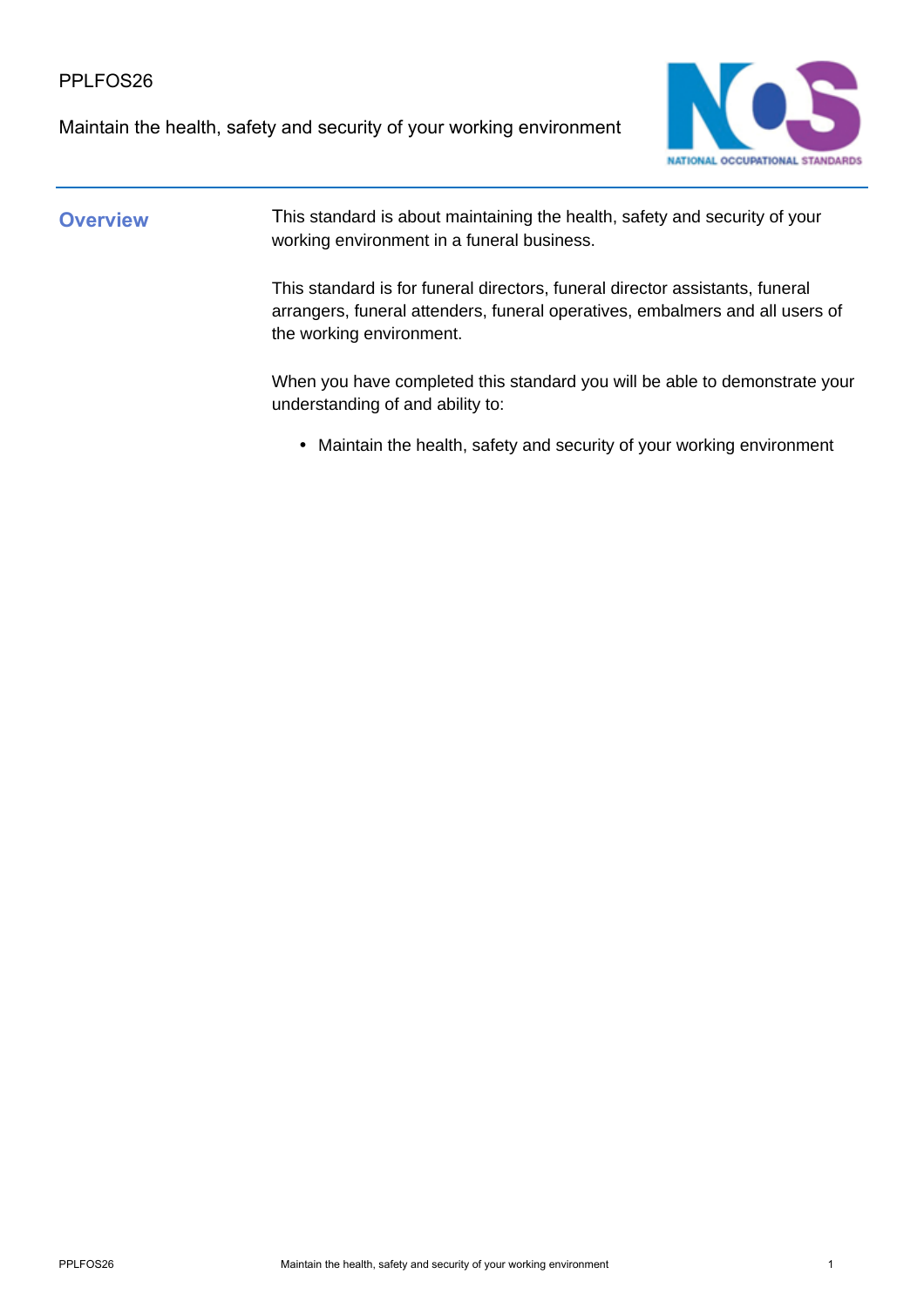Maintain the health, safety and security of your working environment



## **Performance criteria**

*You must be able to:*

- 1. maintain the working environment to the standard of health, safety and security to meet relevant legislation and your funeral business' requirements
- 2. check that instruments, equipment and materials are safe for use, used in accordance with health and safety procedures, relevant legislation and manufacturers' instructions and stored securely when not in use
- 3. respond to identified hazards for health, safety and security promptly in accordance with relevant legislative requirements
- 4. take precautions when working alone to ensure your own health and safety in accordance with your funeral business' procedures
- 5. identify and deal with emergencies and security risks in accordance with relevant codes of practice, relevant legislation and your funeral business' policies and procedures
- 6. implement the appropriate safety procedures when a potential risk is identified in a specified timescale
- 7. report to the appropriate person when working conditions do not conform to legal requirements in accordance with relevant codes of practice, legislation and your funeral business' policies and procedures
- 8. follow your funeral business' policies, procedures and relevant legislation for recording health, safety and security incidents
- 9. follow relevant legislation, codes of practice and your funeral business' policies and procedures to reduce the spread of pathogens in your working environment
- 10. recommend any identified improvements in health, safety and security in the work environment to the appropriate person
- 11. maintain personal hygiene in accordance with your funeral business' policy
- 12. follow your funeral business' established procedures for different emergencies, including fire, flood/water leakage and faults in power supply
- 13. follow your funeral business' requirements for reporting nonconformance to health, safety and securing in your working environment
- 14. check that your personal protective equipment and clothing is appropriate to the work activity and meets relevant legislation and your funeral business' requirements
- 15. use safe manual handling techniques following relevant health and safety legislation and your funeral business' policies and procedures
- 16. inform others of your own whereabouts when working alone
- 17. minimise the risk of danger to self and others in the way you work
- 18. respond to emergencies, incidents and accidents in accordance with relevant codes of practice, legislation and your funeral business' policies and procedures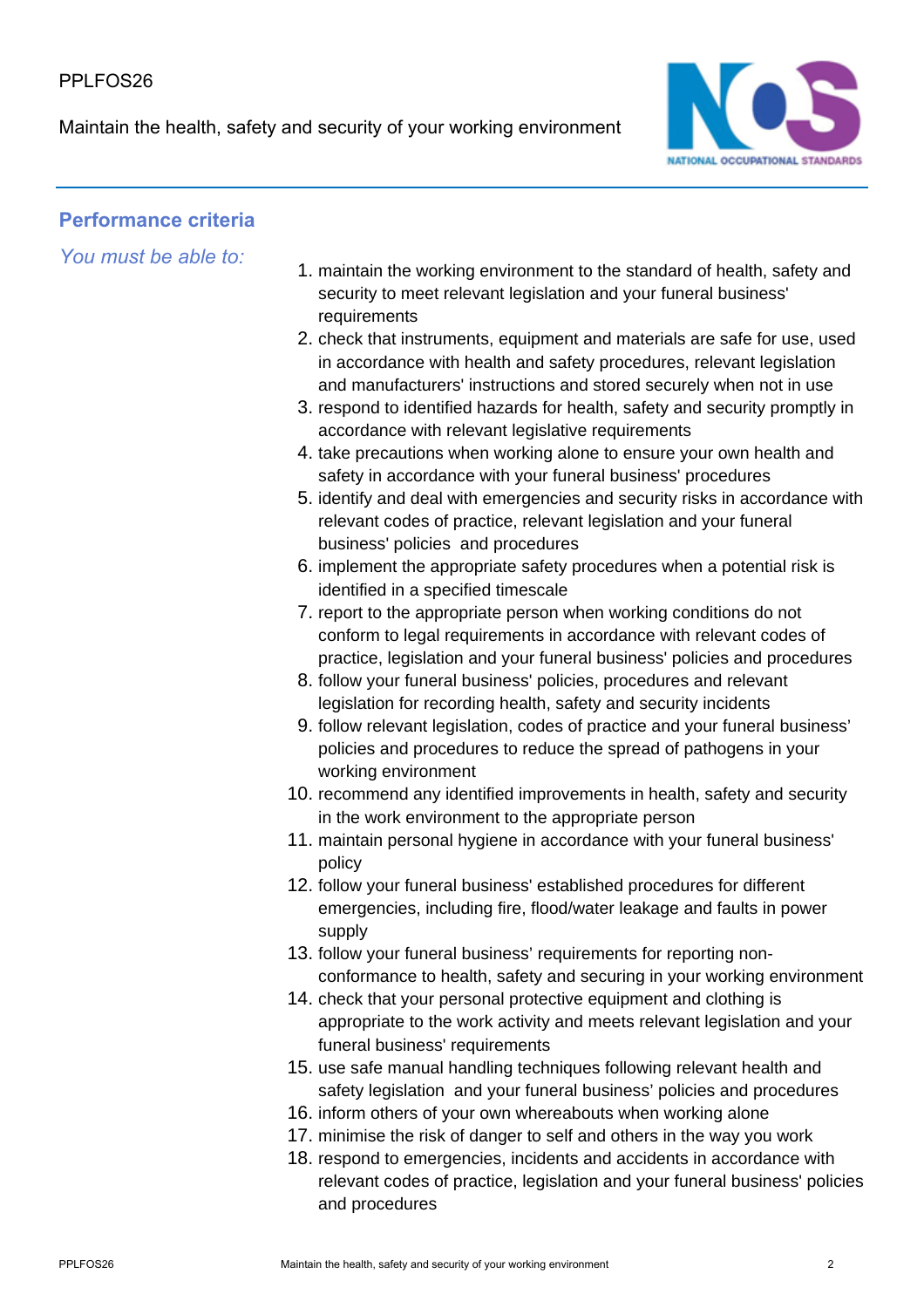Maintain the health, safety and security of your working environment



19. maintain records of incidents and accidents that are complete, accurate and legible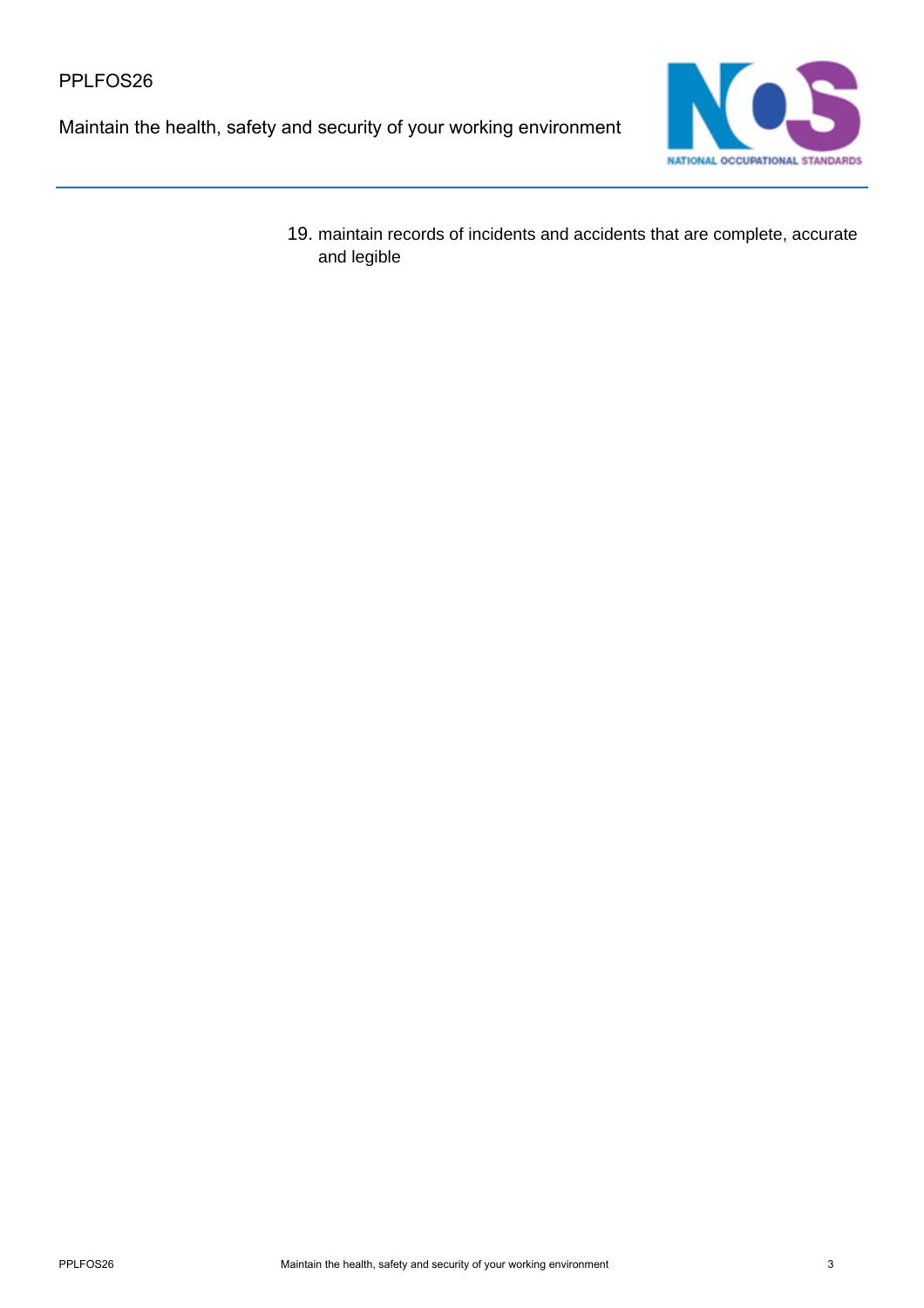### PPI FOS<sub>26</sub>

Maintain the health, safety and security of your working environment



# **Knowledge and understanding**

*understand:*

You need to know and 1. what your funeral business' requirements are for maintaining health, safety and security standards in your working environment 2. the relevant legislation relating to health, safety and security in your working

environment

3. what your individual responsibilities are for maintaining health, safety and security in the workplace relevant codes of practice, legislation and your funeral business' policies and procedures

4. how to care for, use safely, and store instruments, equipment and materials and why this is important

- 5. how to identify and respond to hazards:
- within the scope of your own authority
- outside the scope of your own authority

6. how to identify security risks, and procedures for responding to breaches of security:

- within the scope of your own authority
- outside the scope of your own authority

7. how to record incidents in accordance with your funeral business' policies and procedures and relevant legislation

8. how to make recommendations on improvements to health, safety and security in the work environment

9. what the common sources, transmission routes and methods of destruction of pathogens are, and what immunity and resistance to disease is 10. what the different types of waste and spillage and different disposal methods are

11. what your funeral business' established procedures are for different emergencies, including fire, flood/water leakage and faults in power supply 12. what your funeral business' established procedures are for reporting nonconformance to requirements for healthy, safe and secure working conditions 13. how to minimise risk to self and others

14. what the relevant legislation, codes of practice and your funeral business' requirements for lifting and handling in your working environment are 15. how to respond to emergencies, incidents and accidents, including reporting and recording procedures

16. why it is important to inform others of own location during work hours 17. why it is important to respond to incidents and accidents, including reporting and recording procedures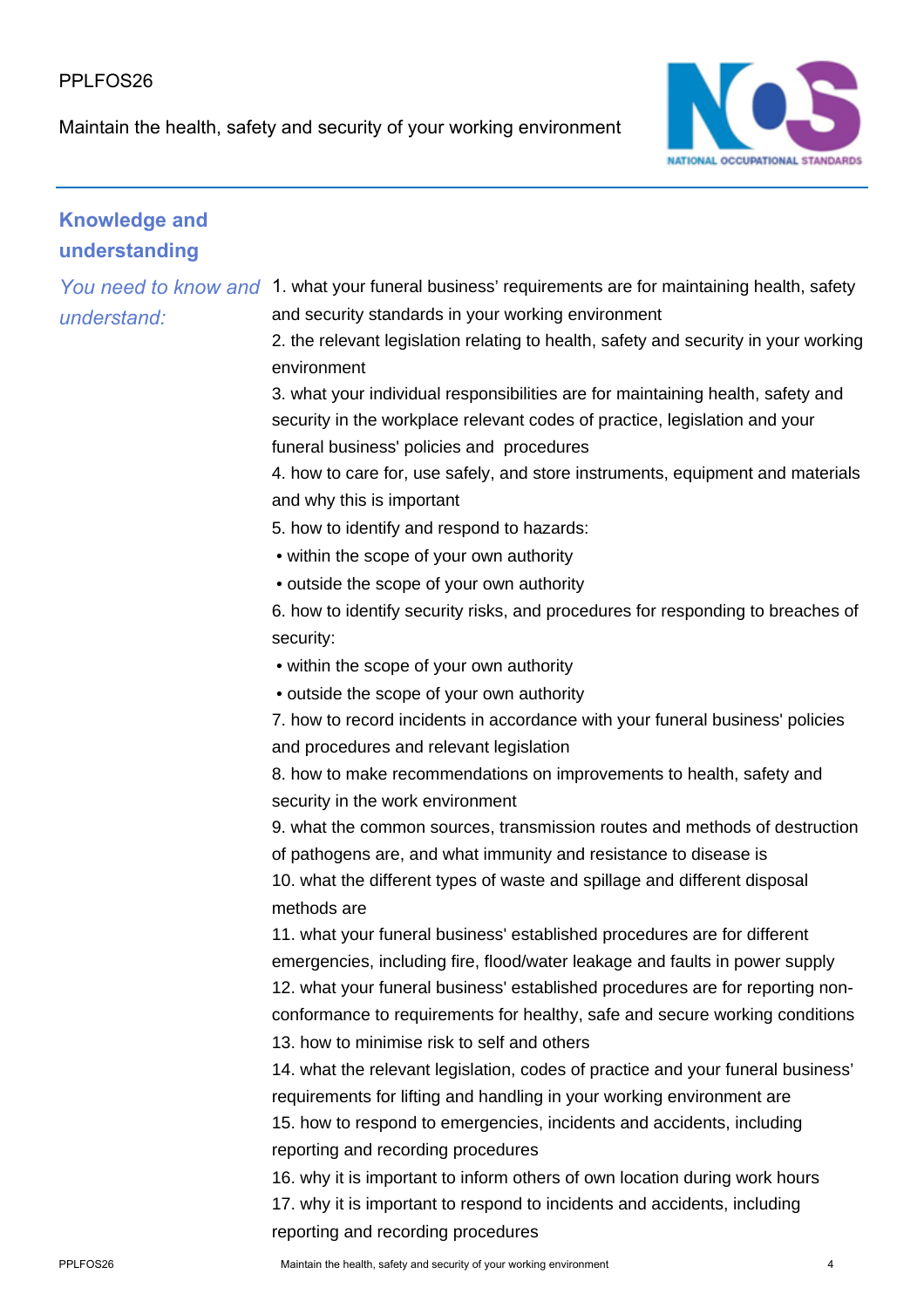Maintain the health, safety and security of your working environment



18. which personal protective equipment (PPE) should be worn and why this is important

19. how personal hygiene is maintained and why this is important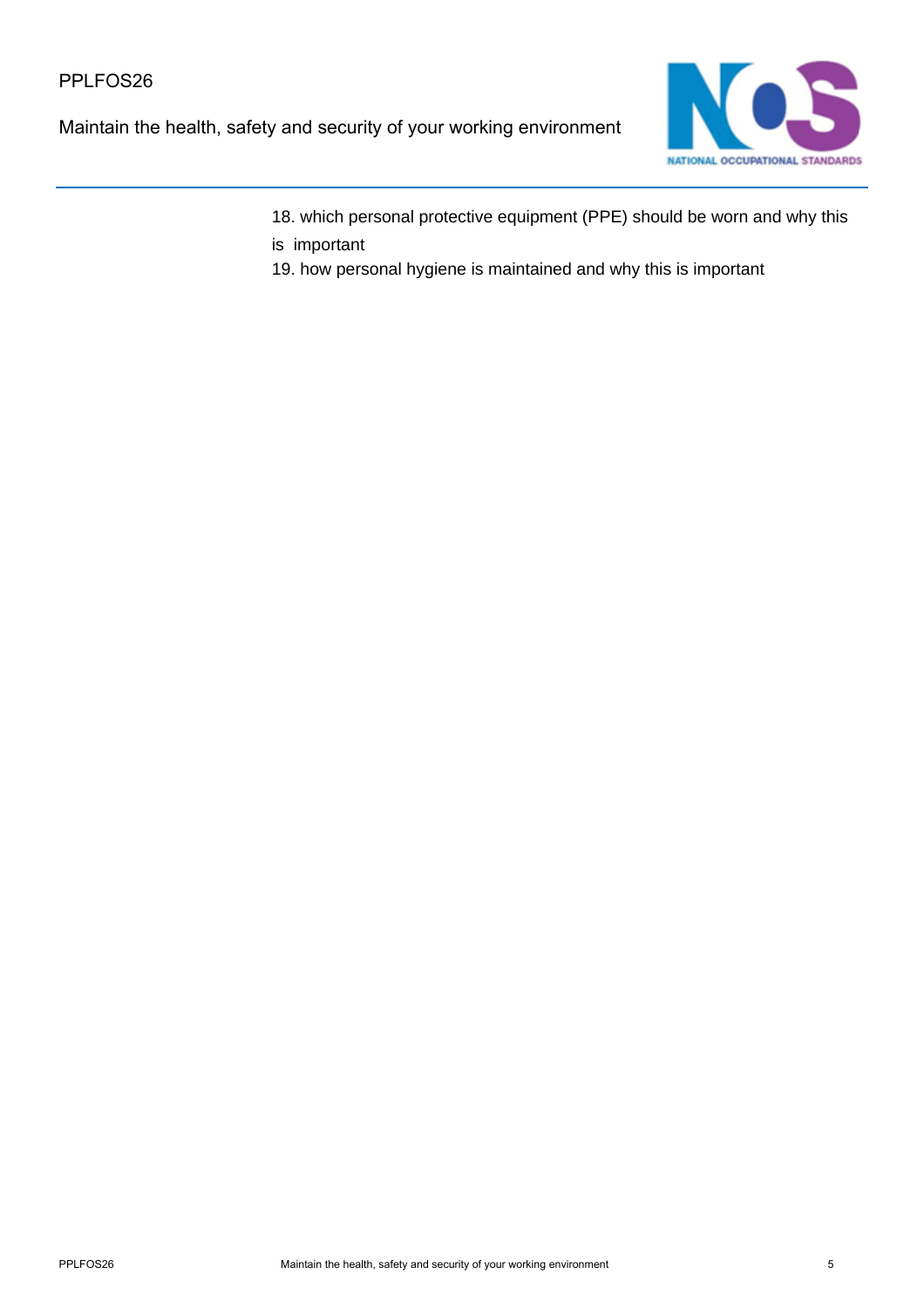### PPI FOS<sub>26</sub>

Maintain the health, safety and security of your working environment



**Scope/range** When monitoring and maintaining health, safety and security for the work environment, you must show that you can achieve the outcome when responding to each of the following:

- 1. Scope of hazards:
- 1.1. those within own scope of authority
- 1.2. those outside own scope of authority
- 2. Hazards:
- 2.1. risk of cross infection
- 2.2. waste and spillage
- 3. Emergencies:
- 3.1. fire
- 3.2. floods/water leakage
- 3.3. faults in power supply
- 4. Security risks:
- 4.1. unidentified persons
- 4.2. risk of loss of instruments, equipment and materials
- 4.3. defects in security systems

When maintaining health and safety of yourself and others in the work environment, you must show that you can achieve the outcome when dealing with each of the following:

- 1. Clothing:
- 1.1. general dress
- 1.2. personal protective clothing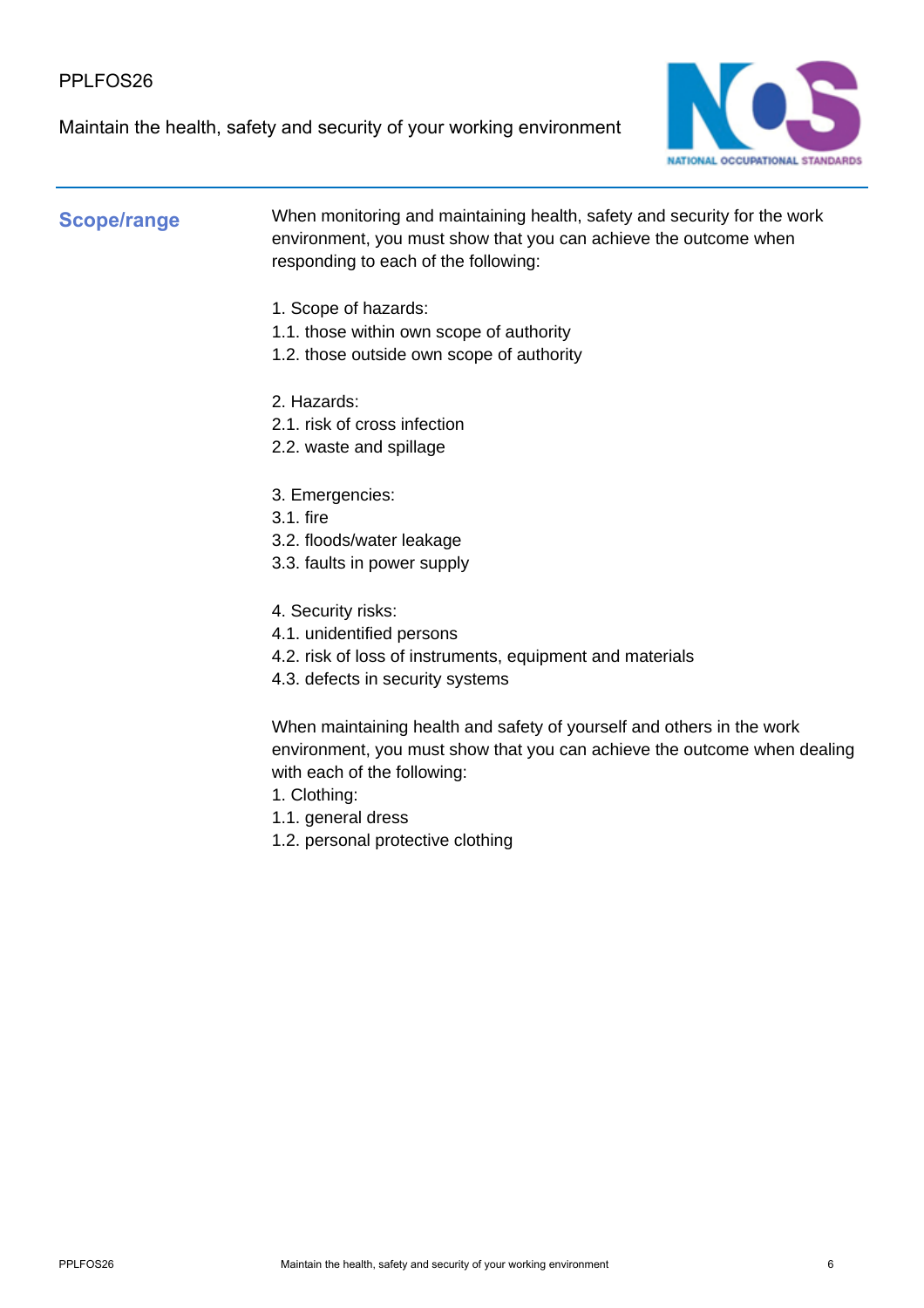Maintain the health, safety and security of your working environment



Links to other NOS The standards in the funeral operations suite should be complemented by pan-sector standards such as working relationships, business, administration and resource management, as well as any other specific requirements of the employer.